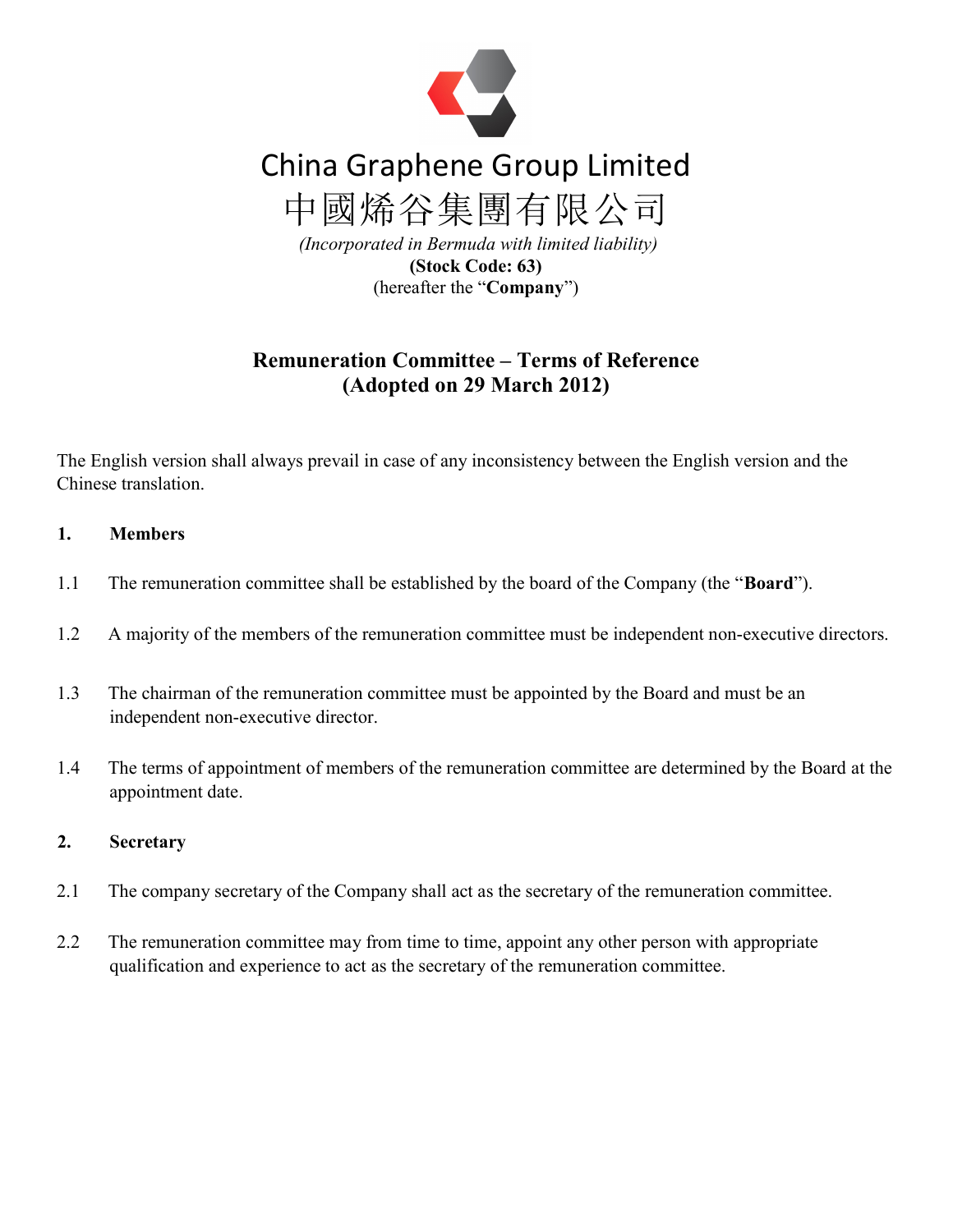## 3. Meeting

- 3.1 The remuneration committee shall meet at least once a year.
- 3.2 Notice of at least 48 hours shall be given for any meeting, unless such notification is waived by all members of the remuneration committee. Notwithstanding the notice period, the attendance of the member of the committee at the meeting would be deemed a waiver of the required notice requirement. If a follow up meeting takes place within 48 hours after the meeting, then no notification is required for such follow up meeting.
- 3.3 The quorum necessary for the transaction of business of the remuneration committee shall be two members of the remuneration committee, one of whom must be an independent non-executive director.
- 3.4 Meeting can be attended in person or via electronic means including telephonic or videoconferencing. The members of the remuneration committee can attend the meeting via telephonic or any similar communication device (all persons attending such meeting should be able to hear from such member via such communication device).
- 3.5 Resolutions of the remuneration committee shall be passed by a majority of votes of the members in attendance.
- 3.6 A resolution passed and signed by all members of the remuneration committee is valid, and the validity is same as any resolution passed in the meeting held.
- 3.7 Full minutes of remuneration committee meeting shall be kept by the secretary of the remuneration committee and be available for review by the directors. Draft and final versions of minutes of meeting shall be sent to all committee members for their comment and records, within a reasonable time after the meeting.

## 4. Meeting attendance

- 4.1 Upon the invitation from the remuneration committee, the chairman of the Board and/or the general manager or the chief executive officer, external advisor and the other persons can be invited to attend all or part of any meeting.
- 4.2 Only the members of remuneration committee can vote in the meeting.

## 5. Annual General Meetings

The chairman of the remuneration committee or (if absence) another member of the remuneration committee (who must be an independent non-executive director) shall attend the annual general meeting of the Company, and be prepared to respond to the shareholders' questions on the activities and responsibilities of the remuneration committee.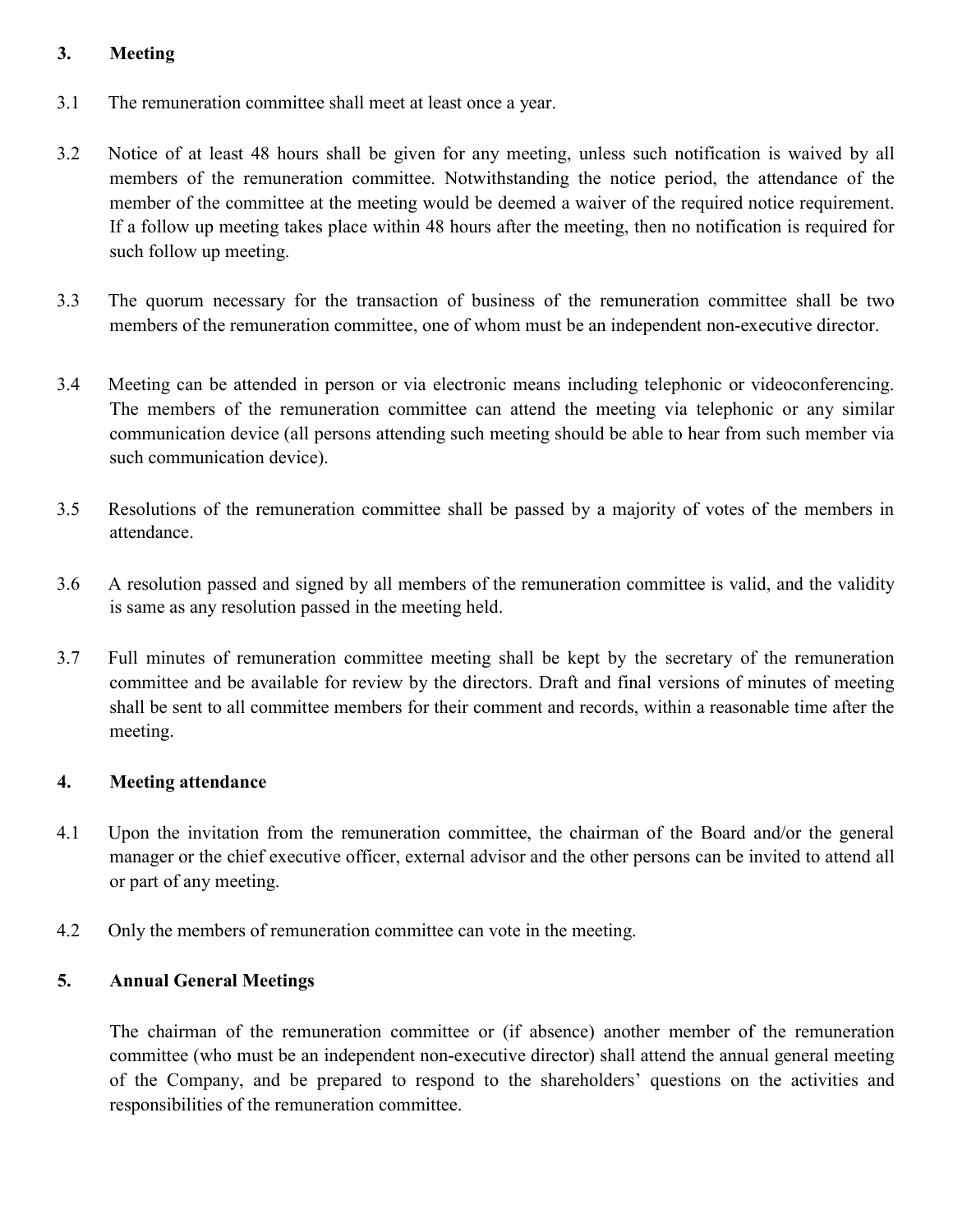#### 6. Duties and Powers

The remuneration committee shall have the following duties and powers:

- 6.1 to make recommendations to the Board on the Company's policy and structure for all directors' and senior management remuneration and on the establishment of a formal and transparent procedure for developing remuneration policy;
- 6.2 to review and approve the management's remuneration proposals with reference to the Board's corporate goals and objectives;
- 6.3 either: (i) to determine, with delegated responsibility, the remuneration packages of individual executive directors and senior management; or (ii) to make recommendations to the Board on the remuneration packages of individual executive directors and senior management. This should include benefits in kind, pension rights and compensation payments, including any compensation payable for loss or termination of their office or appointment;
- 6.4 to make recommendations to the Board on the remuneration of non-executive directors;
- 6.5 to consider salaries paid by comparable companies, time commitment and responsibilities and employment conditions elsewhere in the group;
- 6.6 to review and approve the compensation payable to executive directors and senior management for any loss or termination of office or appointment to ensure that it is consistent with contractual terms and is otherwise fair and not excessive;
- 6.7 to review and approve compensation arrangements relating to dismissal or removal of directors for misconduct to ensure that they are consistent with contractual terms and are otherwise reasonable and appropriate; and
- 6.8 to ensure that no director or any of his associates is involved in deciding his own remuneration.

## 7. Declaration responsibility

The remuneration committee shall report to the Board every time after any meeting of the remuneration committee.